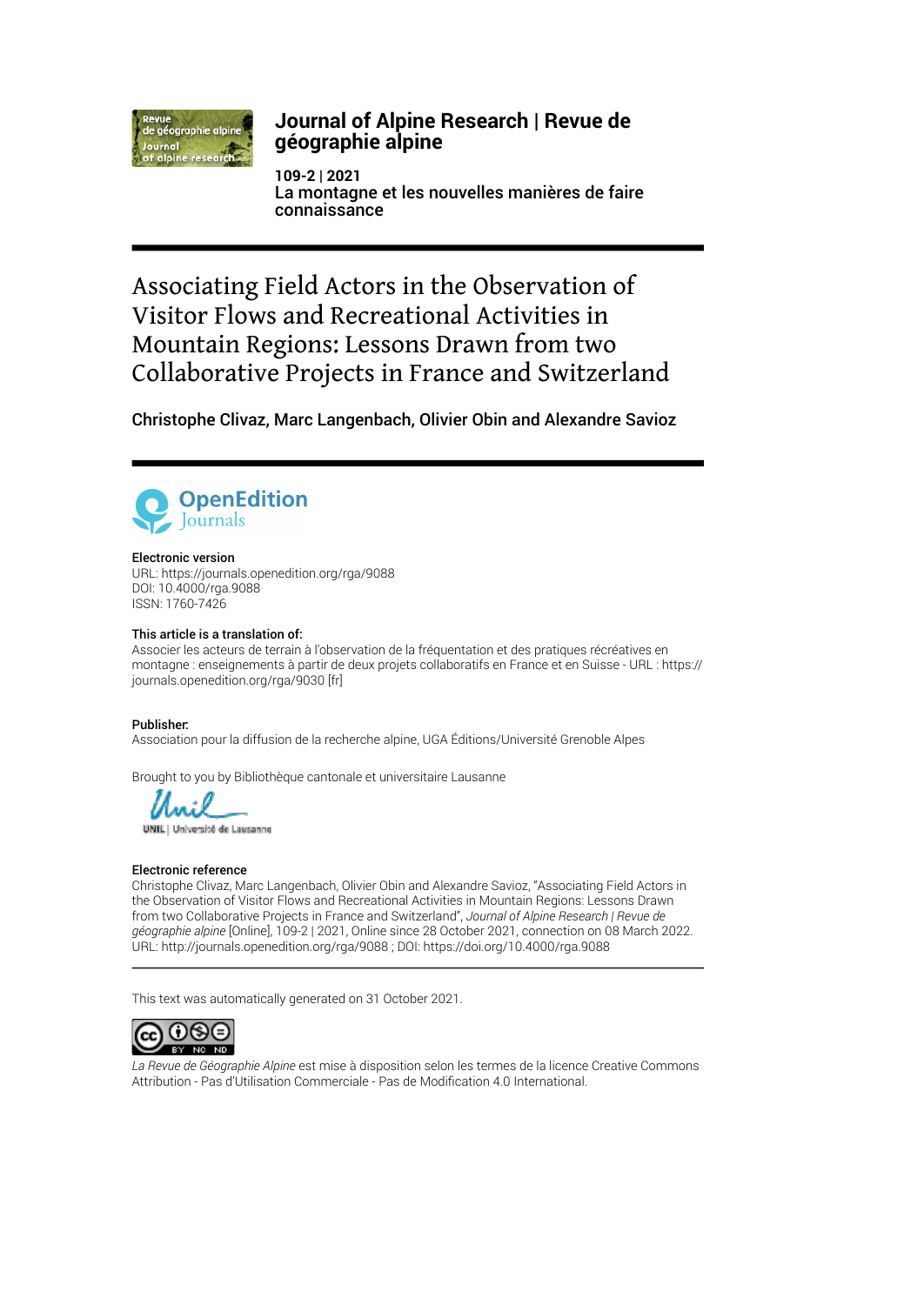# Associating Field Actors in the Observation of Visitor Flows and Recreational Activities in Mountain Regions: Lessons Drawn from two Collaborative Projects in France and Switzerland

Christophe Clivaz, Marc Langenbach, Olivier Obin and Alexandre Savioz

# Introduction

- 1 The Alps are particularly affected by the effects of climate change. Indeed, the average temperature increase is twice as high as that observed at the global level (Beniston, 2012). Climate change is having a profound impact on tourism, sports and, more broadly, recreational activities in mountain regions. First of all, this concerns the rise in the rain-snow limit and the increasing scarcity of snow (Gonseth, 2013), leading ski lift companies to invest heavily in the production of artificial snow in order to sustain the activities of skiing and snowboarding (Abegg, 2011; Clivaz et al., 2015). However, climate change also has important repercussions for other sports and recreational pursuits in these regions, especially in summer (hiking, climbing, mountaineering, etc.).
- 2 Observing the effects of climate change on recreational activities in less-developed mountain regions proves complex. On the one hand, there is little research on these activities outside the developed mountainous regions; on the other, these pursuits are changing due to the effect of societal factors such as the development of social networks, digitization or the evolution of sports and leisure disciplines (equipment, techniques, knowledge exchange, etc.). Finally, the use of mountainous regions, outside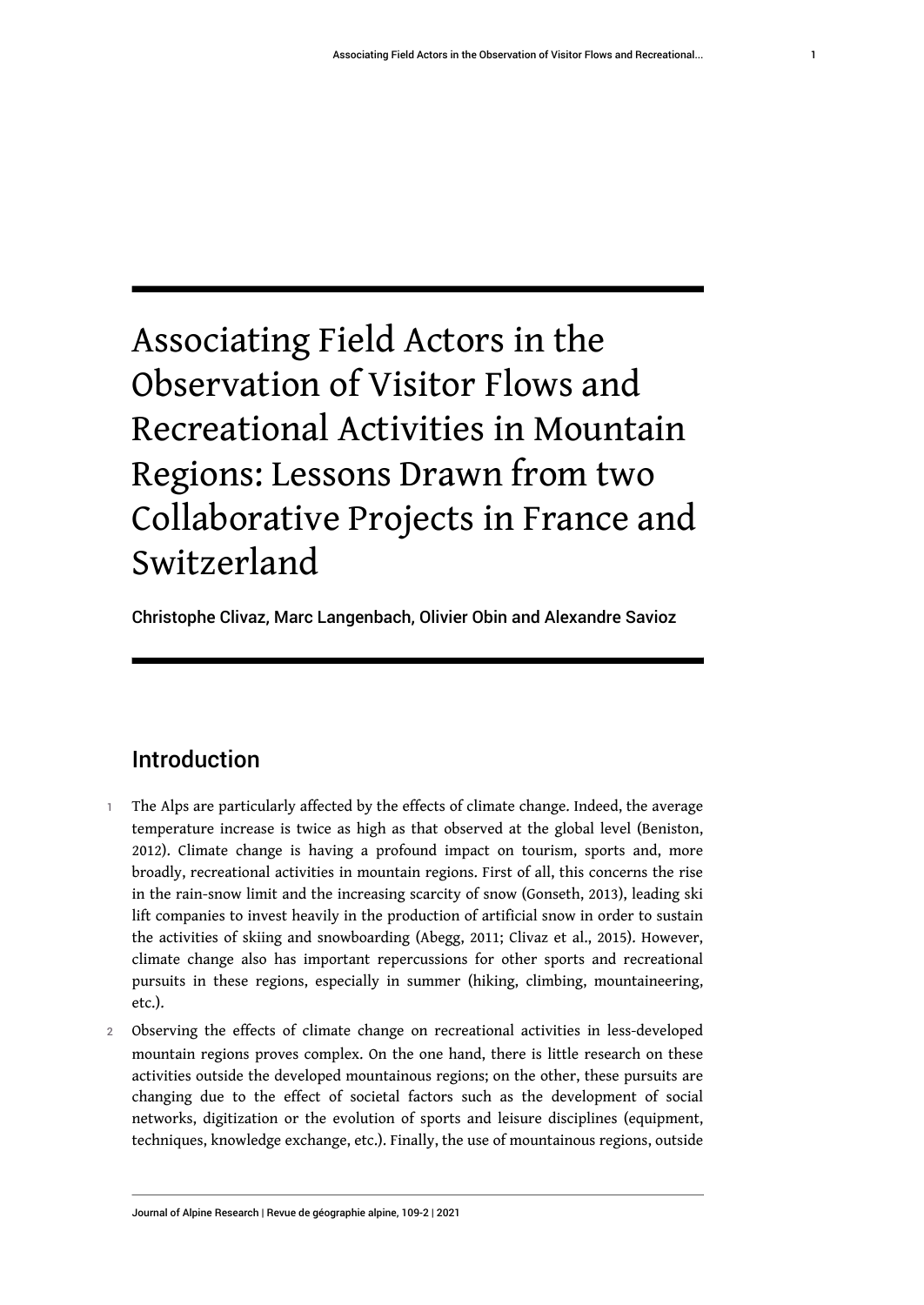<span id="page-2-0"></span>urbanized areas such as resorts, is very diffuse, and visitors are spread over a wide area via various activities (mountaineering, hiking, climbing, trail, etc.). In this context, an exploratory participatory research-action project, presented in more detail later, was carried out in 2019 with the objective of both taking stock of existing data on the use of less-developed mountain regions<sup>[1](#page-14-0)</sup> and studying the feasibility of an approach involving field actors in the observation of the evolution of this use. This contribution is an opportunity to look back at this project and to show the challenges and difficulties linked to this deliberately collaborative approach, in particular by putting it into perspective with the French observation program "Refuges Sentinelles" (RS) (Sentinel Hut Program) from which it was inspired. More generally, it is also a question of examining the knowledge issues, for both research and field actors, linked to a collaborative research approach. The results in terms of data collected or issues identified (changes in visitor flows, the role of hut keepers, types of clientele, etc.) are not part of the subject of this contribution, even if they are mentioned from time to time in order to illustrate the topic.

- 3 Thus, this article is in line with the reflections on "participatory sciences", which for several decades have been in a phase known as the "participatory turning point". (Pestre, 2011). This author highlights a potential "return of the amateur" in contemporary scientific production (Bonneuil, Joly, 2013). This field has undergone a major transformation in recent decades, facilitated by the evolution of communication and information systems (Internet, Web 2.0, Open Sources, etc.), specific to the digital age (Doueihi, 2011; Blangy, 2017). Since then, the phenomenon has taken on such a magnitude that some authors no longer hesitate to speak of the"democratization of scientific culture" (Charvolin, 2009), and of "technical democratization" (Callon et al., 2001) in the context of a "knowledge society" (Breton, 2005).
- 4 This phenomenon can be observed in particular through the appearance of "citizen sciences" (Irwin, 1995), "participatory sciences" or the "scientific third sector" (Charvolin, 2009). These are part of a perspective of the co-construction of knowledge, especially present in environmental and health issues which have experienced a remarkable growth since the beginning of the 21st century. This type of approach refers to "knowledge production mechanisms based on voluntary collaborations between professional scientists, organized networks of amateur observers, and environmental NGOs" (Salles, 2014). Beyond involving ordinary citizens in scientific research, participatory sciences value the capacity of actors to produce knowledge, to challenge certain facts and to innovate in different fields. They thus question the exclusivity of experts in scientific production (Gibbon et al., 1994).
- 5 With this heuristic context in mind, our methodology is based on the final report of the participatory research-action project we conducted (Obin et al., 2020), on a student thesis on the feasibility of the Sentinel Hut program and of the approach to be implemented (Berthet, 2014), as well as on the minutes of various sessions and events related to this program. We supplemented these sources with a semi-structured interview conducted online in January 2021 with the scientific leader of this program, focusing specifically on the theme of the collaborative methodology utilised.
- 6 After having specified in the following section the issues that interests us, we will present the two projects, Swiss and French, mentioned above. We will then be able to summarize the main lessons concerning the collaborative approach that result from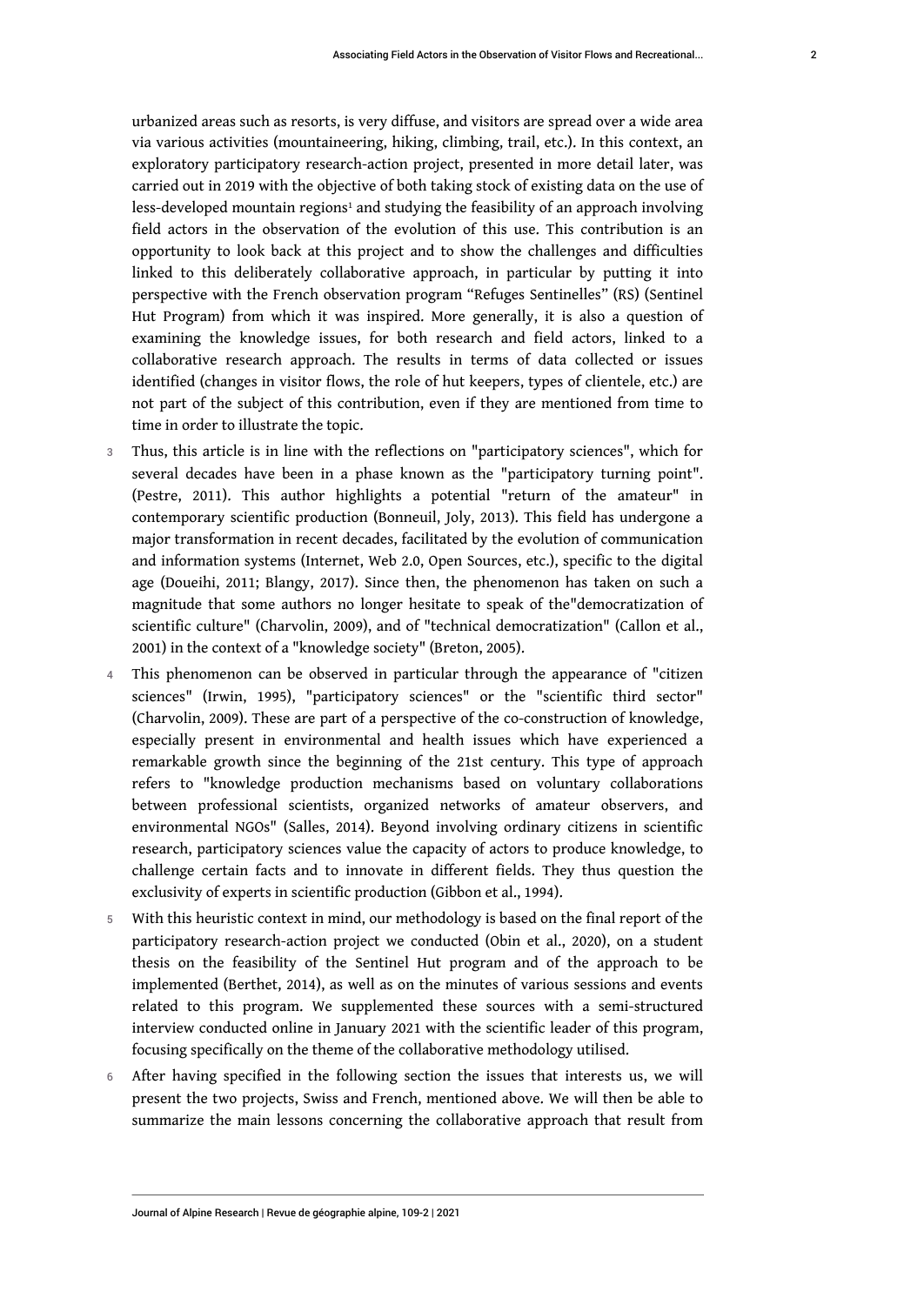# Evolution of visitor numbers and the use of recreational activities in less-developed mountain regions

- 7 Various academic studies have looked at the sorts of people who use the mountains for sporting activities. They have allowed us to understand the different types of activity as well as their related cultures or relationships with nature and the environment (Lefèvre, 2004b; Corneloup, 2016). Other studies have focused on the motivations of the participants in these activities, as for example those who go ski touring (Haberfellner et al., 2012; Kreziak, 2018). There are also anthropological (Seigneur, 2007) or historical (Hoibian, 2003, 2008; Hoibian & Defrance, 2008; De Bellefon, 1999) studies that focus on mountaineers and other users visiting high mountain regions. Seigneur's work focuses in particular on perceptions of the environment or of risk (Seigneur, 2003, 2006). In Switzerland, existing research has focused on the history of the mountain guide profession (Gamper, 2008; Hungerbühler, 2013), on the evolution of mountain huts in both their material and immaterial dimensions (Défayes, 2010), on the expectations of different types of clientele with regard to the infrastructure and services offered by mountain huts (Schwegler, 2011) or on the structuring of the professions of mountain guides and mountain leaders (Clivaz & Langenbach, 2020). While these various studies shed light on the types of user, and on the activities and motivations of those who undertake them, the questions of visitor numbers and their geographical dispersion or the evolution of the professions in less-developed mountain regions are addressed in only a very marginal manner.
- 8 Recreational activities in high mountain regions have developed through processes of appropriation of space (Debarbieux, 1988) and through sporting cultures that differ according to the activities considered (Lefèvre, 2002, 2004a). Thus, until the end of the 20<sup>th</sup> century, these developments took place in a relatively stable environment - i.e. one that changed little or not at all from one year to the next; the main factors influencing users in their choice of itineraries were meteorology, snow levels or avalanche risks. Today, sporting activities in high mountain regions, whether in developed or less developed areas, are also strongly dependent on weather conditions.
- 9 Moreover, the effects of climate change on the mountain environment are the subject of numerous publications. However, questions relating to the effects of climate change on visitor numbers, on the professions in high mountain regions, and the role that huts can play remain little explored. The particular field of visitor flows to less-developed mountain regions thus remains little studied (Bourdeau, 2017), particularly in Switzerland. Yet, climate change has a direct effect on the physiognomy and therefore the recreational use of many peaks and routes, especially in the Alps (Ravanel et al., 2020). The retreat of glaciers (Bonet et al., 2016), the reduction of snow cover in the summer, the melting of permafrost and its consequences (modification of water flows, increased landslides) are radically changing the nature of the routes or the exposure of users to certain objective risks (avalanches, rock falls).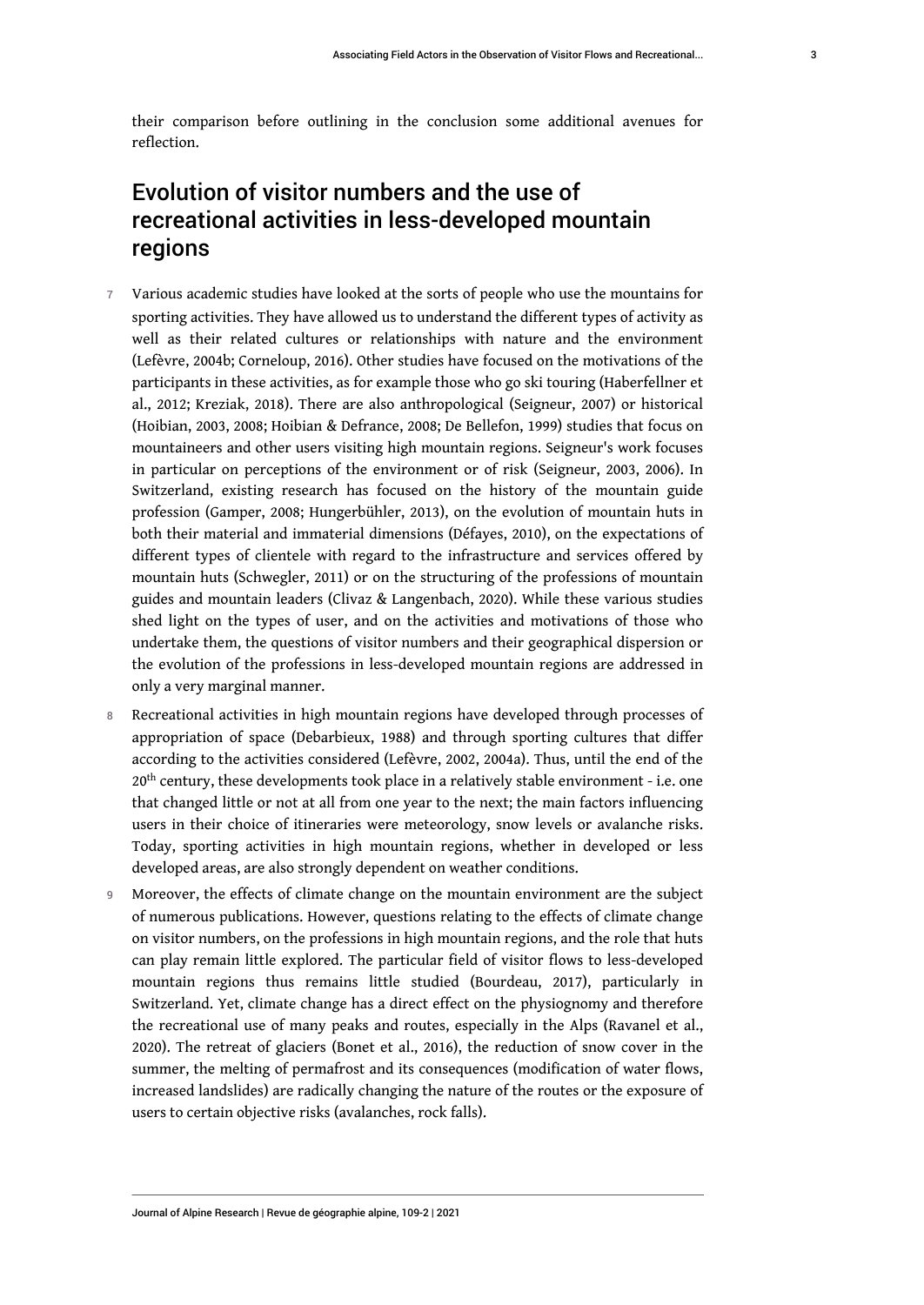- 10 In this context, many questions arise. Today's users need to be able to adapt their choice of itineraries and the planning of their stays. Apart from autonomous users, the recreational pursuits in less-developed mountain regions concern several professions such as hut keepers, high mountain guides, mountain leaders or mountain rescuers who are also concerned by the effects of climate change. Few studies have focused on this issue, with the exception of recent studies conducted in France on the impact of climate change on mountaineering (Mourey et al., 2019, 2020), particularly commercial mountaineering (Salim et al., 2019). Such studies have not yet been duplicated in Switzerland.
- 11 From a methodological point of view, the observation of the use of less-developed mountain regions raises questions about how to understand activities that are both spatially and temporally dispersed. Thus, very few data, both quantitative and qualitative, allow for the precise, objective analysis of the use of these areas. Only the statistics on the number of huts visited, via the respective alpine clubs (Swiss Alpine Club and French Federation of Alpine Mountain Clubs) which are generally the owners or managers of these huts, a census of the itineraries and the number of people visiting them based on hut logbooks, or scattered accounts of high mountain trips on blogs seem to be easily accessible. The methods and tools for collecting data thus remain to be consolidated or adapted. In this context, we deemed it necessary, within the framework of the participatory research-action project described in the following section, to implement these methods and tools in partnership with the actors in the field. This was done both to improve the exhaustiveness of the information collected and to avoid blind spots in the research.
- 12 We postulate that the adhesion of these actors (hut keepers, mountain guides, mountain leaders, professional unions, alpine clubs) to a collaborative research program can be a solution to overcome the difficulties of observing dispersed patterns of use. As mentioned in the introduction, this contribution aims to report on the issues related to such a collaborative approach.

# An exploratory and collaborative project on and around mountain huts in Switzerland

### Context and objectives

13 The project "Huts as an observatory of the recreational transition in high mountainous regions" was carried out by the authors of this article during 2019. Supported by seed funding from the Interdisciplinary Centre for Mountain Research (CIRM) of the University of Lausanne, the aim of this project was to study the feasibility of a Franco-Swiss research program focusing on the evolution of recreational pursuits in mountainous regions in the context of climate change, using mountain huts as the main sites for observing this evolution. The focus was on the use of the mountain via these different activities, from or around the huts. The study deliberately did not focus on downhill skiing, for which the evolution in relation to climate change has been more widely explored scientifically (Bourdeau, 2007; François, 2007; Clivaz et al. 2015) and for which the huts are not a relevant place of observation anyway. Based on a review of the literature and current research in the field of tourism in less-developed mountain areas (Falaix & Corneloup, 2017; Corneloup, 2017), this question is subsumed within that of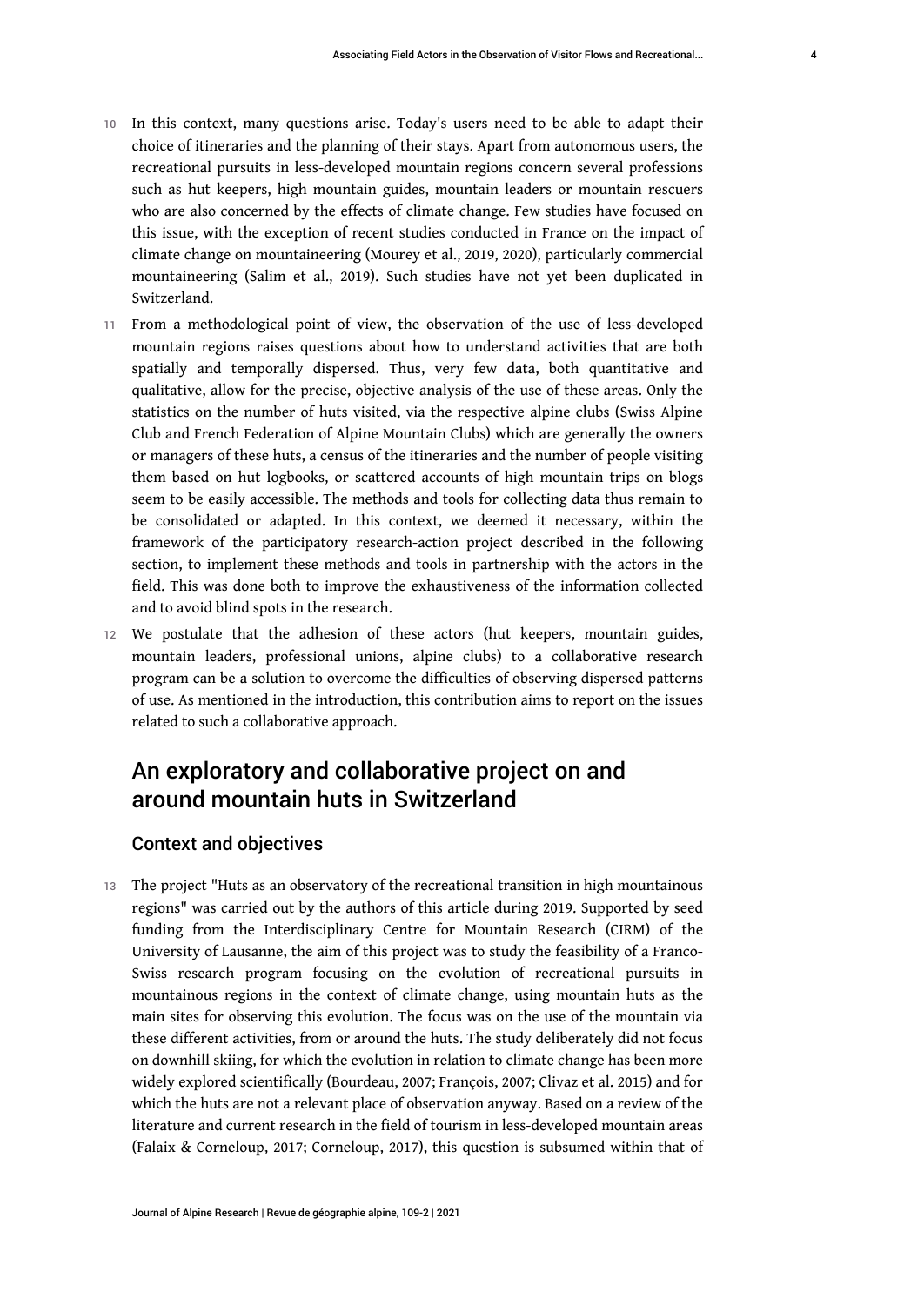the recreational transition to which tourist areas in high mountain regions are subject. This transition can take the form of a modification of the function of the place, no longer solely dependent on sports or recreation activities but now also attractive for scientific, cultural or artistic purposes. The transition can also lead to a broad modification of the nature of recreational activities in mountainous regions (hyperconnection or, conversely, disconnection, itinerant tourism, etc.).

- 14 The approach was intended to be participatory, in the sense that the hut keepers, but also other socio-professionals linked to this theme such as guides and mountain leaders, were considered stakeholders in the research. The project therefore intended to integrate the issues, interests and constraints of these actors, but also their capacity to participate in the collection of data. For this reason, it was decided from the outset of the research project to institute the co-construction, with the socio-professional actors, of the issues to be investigated. It was therefore never envisaged to tackle this research problem through a more "classical" approach where researchers determine the research issue and their approach in isolation. The precise nature of this coconstruction is presented later in the article.
- 15 Given a lack of prior knowledge, in particular concerning the situation in Switzerland, the questions that guided us related in particular to the evolution of visits to the huts to the sports and recreational activities undertaken, and to the mountain routes that were used. Our questions also related to the transformation of the profession of the hut keeper, who has to deal with the effects of climate change, and to the possible evolution of his mission towards a role of scientific mediation in relation to these changes. These questions, as well as the type of approach chosen, reflected the "Sentinel Huts scientific program" that will be presented in the next section.

### Research design deployed and main results

16 Within the framework of the project "Huts as an observatory of the recreational transition in high mountain regions", the activities undertaken were essentially exploratory in order to probe the feasibility of the participatory approach in Switzerland and the possibilities of developing a larger research project in the alpine areas of the French-speaking cantons of Vaud and Valais. To this end, a campaign of interviews (17) was conducted with different types of actors (keepers, guides, first-aid workers, unions, alpine clubs, researchers) and four huts were visited during the summer period (interviews with keepers and observation of the functioning of the hut). Two collective workshops bringing together keepers, mountain leaders, guides and members of the Swiss Alpine Club were also organized, one in the spring and the other in the autumn of 2019. The aim of these meetings was not only to exchange with the actors in the field on the interest of setting up such an approach and to discuss the issues identified in their daily activities, but also to find partners ready to commit to the research. The workshops took place in the following manner: a round table presentation of each participant; a presentation of the project by the team in charge; a time of discussion with the participants, structured around specific themes identified beforehand (the different aspects of the impacts of climate change for the first session, the method and the indicators during the second session) and finally a time of free exchange or questioning available to the actors linked to the huts.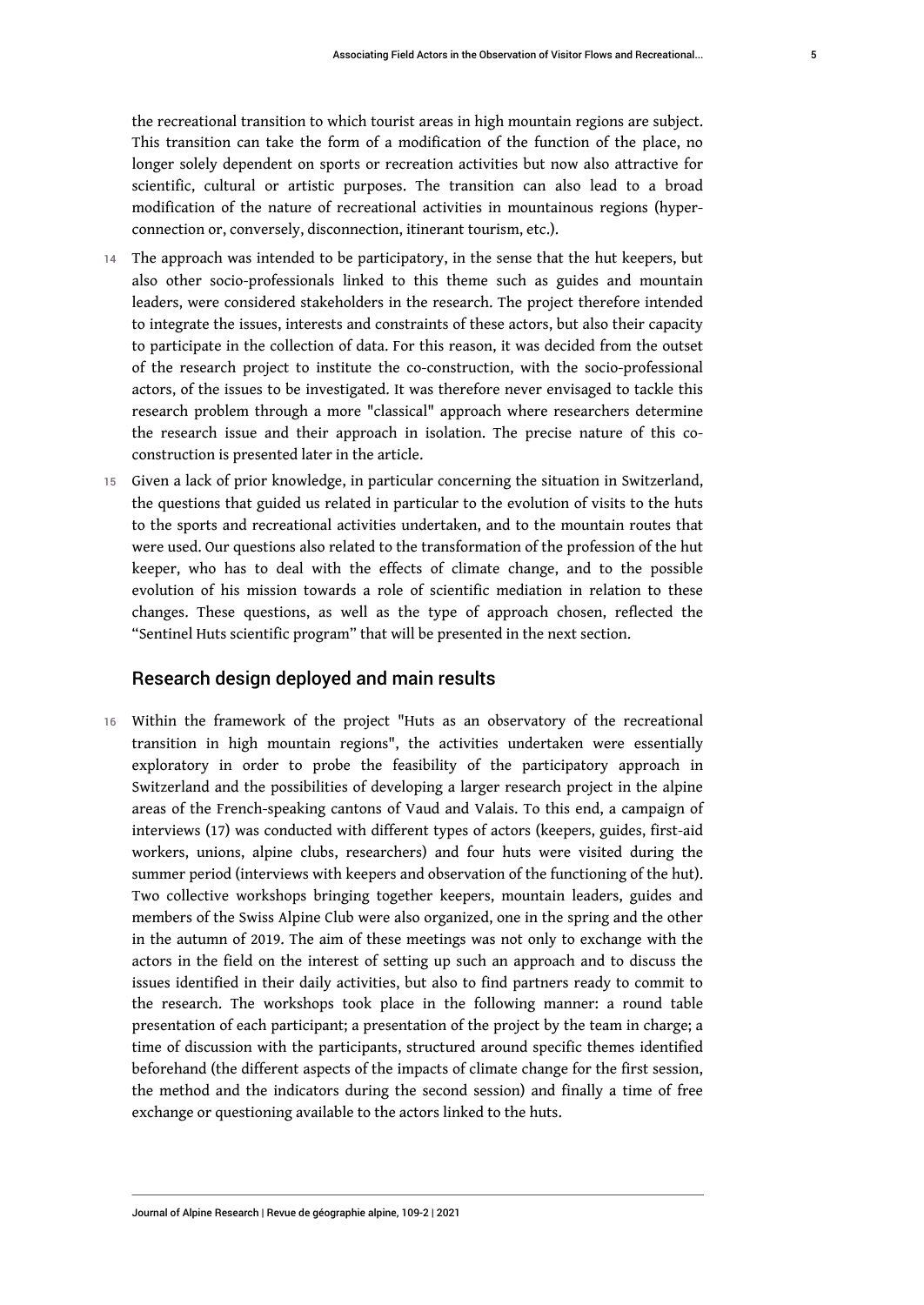- 17 Although the exchanges were encouraging, in the sense that the field partners showed a willingness to invest and collaborate in such a scientific program, several constraints were identified. First of all, logistical and organizational difficulties were noted, including scheduling conflicts related to the intense nature of the field actors' activities from May to September. Making contact and presenting the project was also a challenge insofar as it was sometimes difficult to arouse the interest of the actors in order to mobilize them. For example, we noted apprehensions on the part of certain actors who feared that their involvement in this project would require too great a time commitment in addition to their usual activities. Others, notably guides, feared that the research would reinforce a negative image of the mountains by focusing solely on the issues of accidentology and increased risks linked to climate change. These observations refer more generally to interprofessional issues between field actors and researchers, but also between the field actors themselves, who may have different perceptions or expectations, as for example between keepers and guides.
- 18 In spite of the difficulties encountered, the exchanges with the actors in the field have partly confirmed our working hypotheses. Indeed, these actors have noted various consequences of climate change on their activity. These may concern logistical problems, such as the supply of water to the huts, safety problems with, for example, the increased risk of rock falls near certain routes, or seasonal problems involving a disruption of the activity calendar. Faced with these different phenomena, adaptation strategies have already been put in place by the actors, such as modifying the itineraries, moving the dates of races during the season, transforming routines etc. However, we also learned from our meetings with these actors that there are a series of other transformations affecting activities and those undertaking them that are not related to climate change. These have more to do with societal changes and more global trends, related in particular to the increasing use of digital tools and new technologies in mountain sports. This implies important professional changes such as hyper-connectivity, a strong reactivity to changes in the physical state of areas where sporting activities are undertaken, or an adaptation of actors' own life rhythms to the "new" seasons of mountain recreation (as for hut keepers and guides).

# "Refuges Sentinelles": a collaborative research program in France

### Presentation of the program

<span id="page-6-0"></span>19 The "Refuges Sentinelles" (RS) is a multidisciplinary and participatory observation and action-provoking program in high mountain regions where mountain huts, and the stakeholders who interact with them, are observatories of climate change and transformations in the way in which people visit the mountains. Philippe Bourdeau (Grenoble Alpes University) is the scientific director. The program has been implemented since 2016 in the huts of the Ecrins National Park (PNE) with the support of the Labex "Innovations and Territorial transitions in Mountainous Areas" research initiative (ITTEM), the "CDP[2](#page-14-1) Trajectories" project of the University of Grenoble-Alpes, and the French Office of Biodiversity within the framework of the Alpine Sentinel program. It examines the whole range of environmental and cultural changes by promoting, coordinating and cross referencing research in natural and social sciences.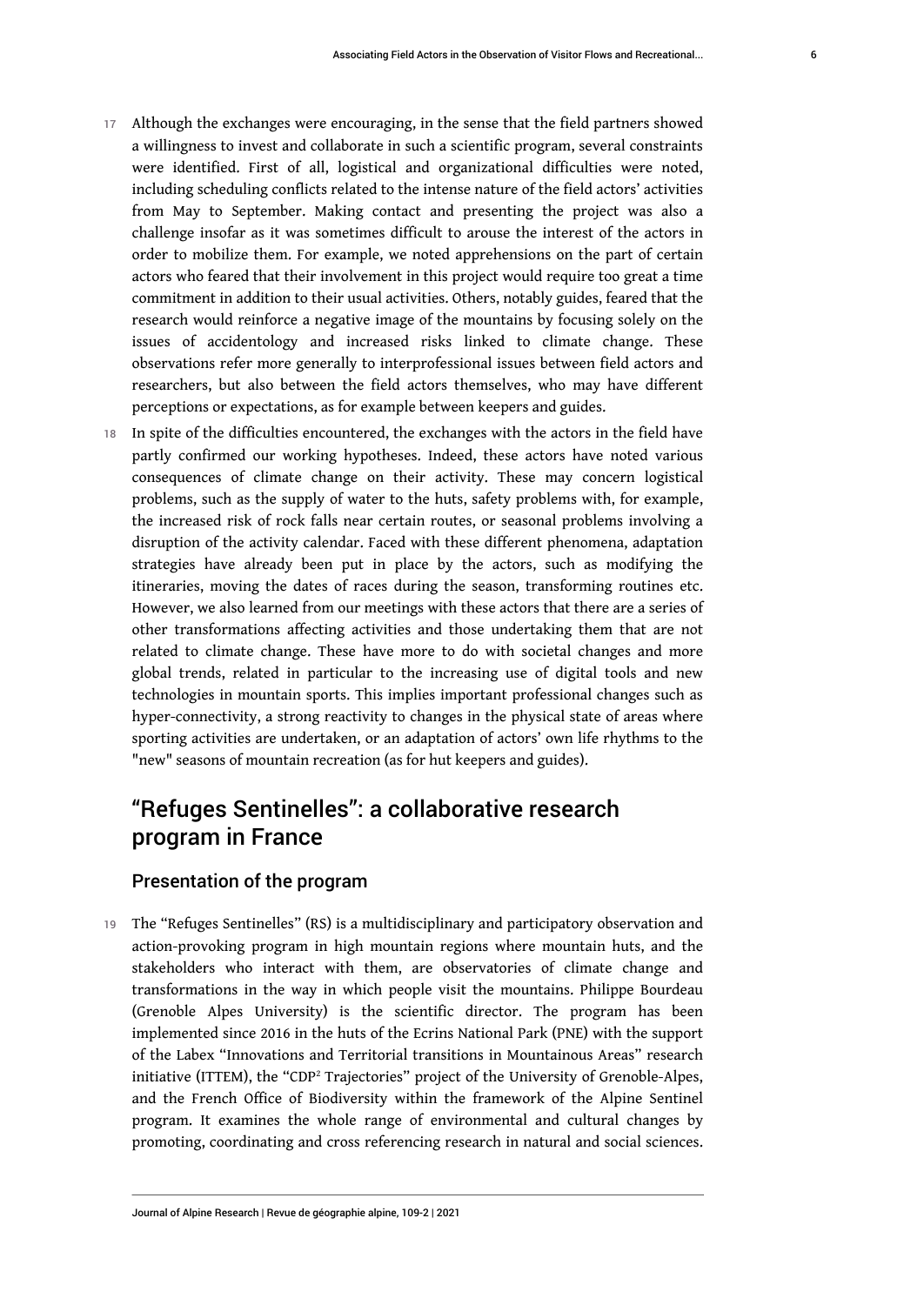The five research themes which have been developed concern the use and recreational activities carried out in mountainous regions (in a similar way to the Swiss project presented above), environmental education and the dissemination of scientific culture, meteorology and climatology for the huts, biodiversity and vertical ecology, and geomorphology and risks. In addition to a scientific objective, the "RS program" also aims to accompany the transition in mountain areas by enhancing the value of the huts and helping socio-professionals to co-construct knowledge of their activities and those of their customers.

- 20 The main scientific knowledge acquired by the "RS project" concerns first of all the adaptability of measurement devices (eco-counters, presence sensors) and the possibility of identifying the effects of climate change in the adaptations made by professional actors in mountainous regions. They are also based on the experience acquired in the first theme of the project through the participation of non-academic actors who are also stakeholders in this field in the design of a scientific approach. These institutional or individual actors (keepers, sports federations, professional unions, protected area authorities, local authorities, tourism offices and observatories) have been involved from the outset in the design and orientation of the program, as well as in the implementation of scientific actions and the diffusion of the results.
- <span id="page-7-0"></span>21 Although not all of the research themes initially planned have been investigated, the results provided by the observation of visitor numbers and the ways in which activities have been undertaken are, from the point of view of the social sciences (theme 1), very stimulating[3](#page-14-2) . The data (RefLab, 2017), collected in France (mainly in the Massif des Écrins), underline the trend towards a reduction in the seasonal character of tourist activity in mountainous regions and changes in the nature of activities undertaken as well as in the professions of guides (towards more adaptability and mobility) and hut keepers (towards risk management taking account of climate change or increasing the comfort of the huts).

### The collaborative system at the heart of the Sentinel Huts

- 22 The collaborative mechanism set up within the framework of the "RS" program has been present since the very first phases of its design. It was clearly identified as essential in the preliminary discussions between researchers from the University of Grenoble-Alpes and members of the Ecrins National Park's scientific council. Indeed, both this latter body and the researchers started from the initial observation that research on the social and cultural phenomena linked to tourist and sporting activities in less-developed mountain regions can only be carried out by associating the main stakeholders in the scientific process. The idea was therefore to position the actors of these areas as co-researchers (Blangy, 2017), associated with the research activity from its conception (choice and design of the methodology) to the results and their dissemination, including as well the carrying out of surveys.
- <span id="page-7-1"></span>23 The process was effectively launched by a first collective event bringing together all the types of participants targeted by the project. This event, organized on a research site located in the mountains (the Jardin Alpin du Col du Lautaret<sup>[4](#page-14-3)</sup>), and voluntarily very open in terms of discussion modes, constituted a founding and structuring starting point for the rest of the project. The organization of this event in a mountain location, rather than in university buildings in town, was an important element in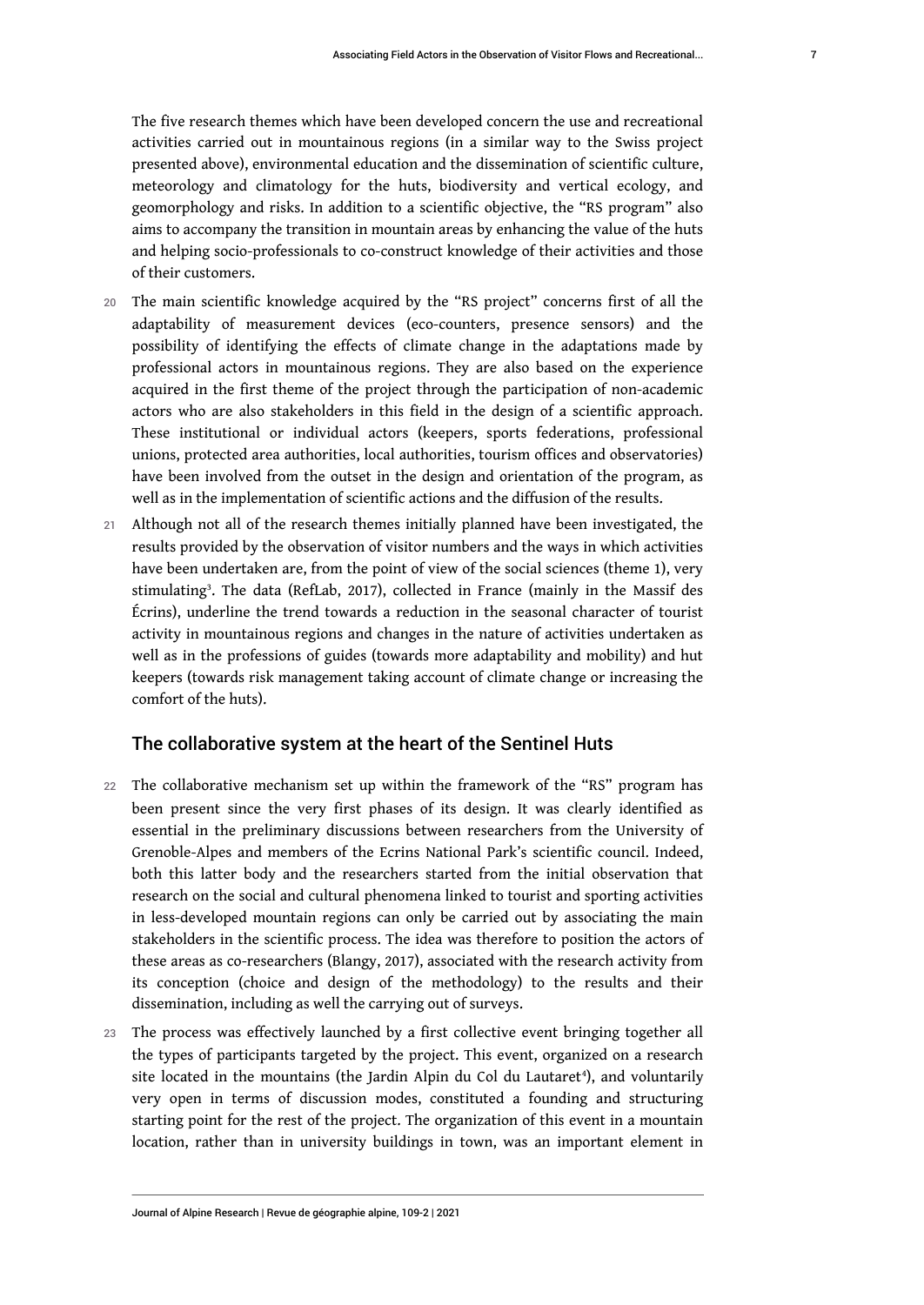getting the socio-professionals on board. Hut keepers, guides and mountain leaders thus came in large numbers to this first seminar "Sentinel huts, observatory of high mountain regions" held between 9 and 16 September 2016. The participants emphasized their interest in the issues discussed and agreed to be associated with the project.

- 24 Subsequently, the approach required a significant amount of facilitation work dedicated mainly to interactions with the stakeholders. This was carried out over four years by a Senior Research Officer who systematically established and maintained contact with the keepers of the huts located in the study areas. She met annually with the keepers at their place of work, patiently gained their acceptance by helping with daily tasks in the huts, verified with them the functioning of the observation devices and ensured their participation in the debriefings at the end of the season. These debriefings were designed to discuss and interpret the data collected during the period under consideration. This follow-up constituted a very important element in ensuring the link between the scientific managers and the actors involved in the co-construction of the project.
- 25 The collaborative approach clearly highlighted the fact that by involving the actors concerned by the research results, in this case mainly the hut keepers, the results were both more easily exploitable (more homogeneous, transversal and stable over time in particular) and translatable into action in the professions concerned. In this respect, the keepers were involved on several occasions in the design of the methodology, by proposing corrections or adaptations, and by testing it on site.
- 26 The main factors explaining the participation of the actors in this collaborative approach thus seem to be the following: the presence of actors who are truly open to a collaborative approach on the one hand, and on the other, a territorial identity shared by these actors and a willingness to exchange and collaborate at the scale of their territory.

# Comparing the French and Swiss projects

# A similar problem but with partly different ambitions and starting points.

- 27 Although the Swiss and French projects described above deal with a similar problem and both display a clearly expressed desire to adopt a collaborative approach by involving the mountain stakeholders concerned, they nevertheless differ in several respects.
- 28 Firstly, the ambition of the Swiss project was limited to an exploratory study, over a period of one year, with a view to studying the feasibility of a larger-scale research project. In the French program, after also having undergone an exploratory phase in the form of a master's thesis (Berthet, 2014), the aim was to collect data and gain knowledge on the issues of visitor flows and the evolution of the professions in lessdeveloped mountain regions. It should be noted that, from the outset, the French experience served to adjust the approach on the Swiss side by precisely targeting the actors to be associated with the project. This was done through several exchanges with the scientific leader of the "RS" program.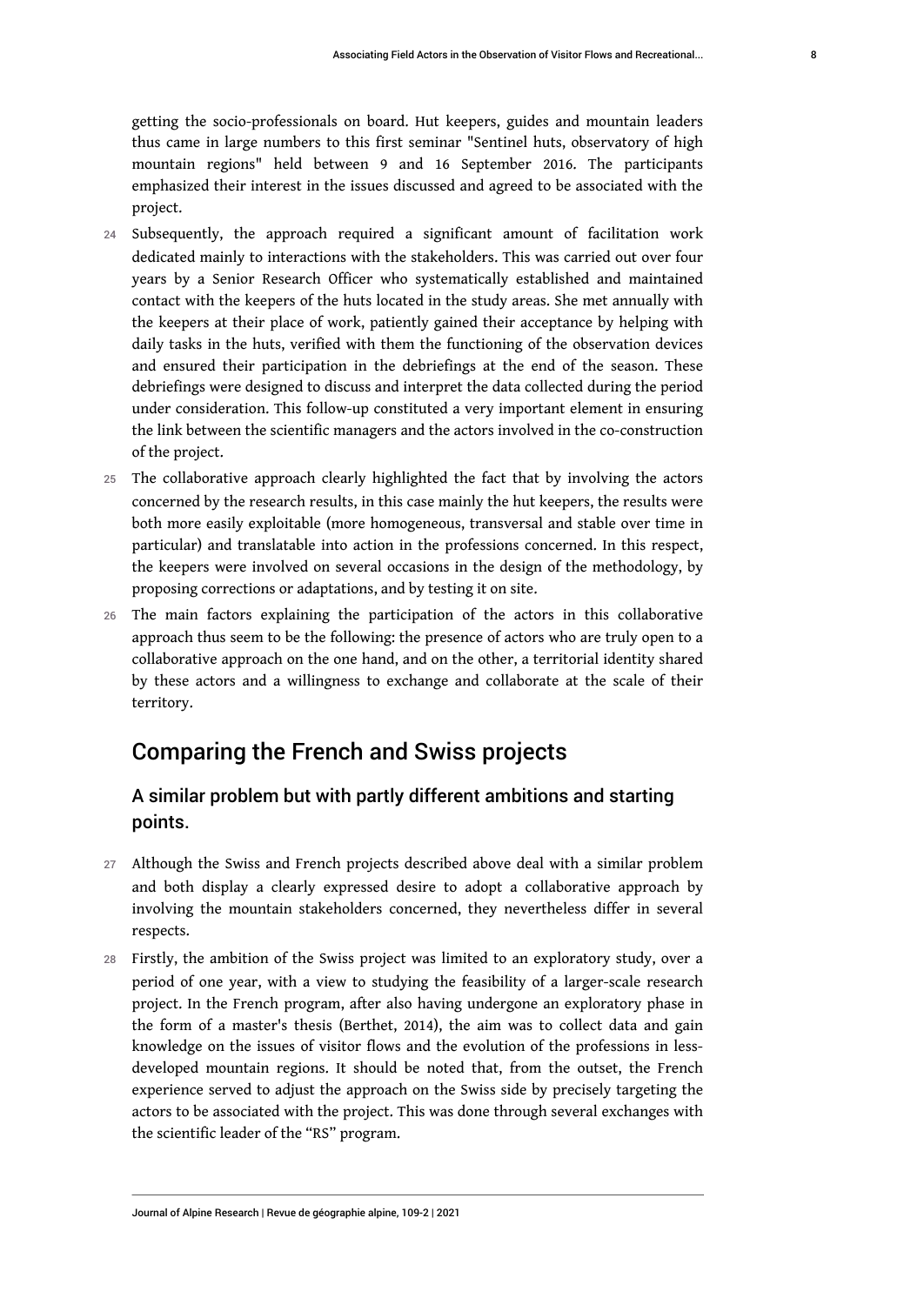- 29 Secondly, the starting points of the researchers involved were different. On the French side, the scientific leader had already met a good number of hut keepers or guides in the past while undertaking research. As a member of the scientific committee of the PNE, the leader had already had the opportunity to make these actors aware of certain scientific questions and of the issues involved in a collaborative project. It was therefore easier to obtain the support of the professionals for the proposed approach. In contrast, on the Swiss side, the project started without its leaders having any particular relations with the professionals of less-developed mountain regions, except for a few contacts established with the Swiss unions of guides and mountain leaders within the framework of previous work.
- 30 Thirdly, the PNE, as a permanent territorial institution in continuous contact with the hut keepers within its perimeter, played a "federating" role in the acceptance of the approach. On the Swiss side, such a "heavyweight" institutional actor was lacking, as the huts included in the study were located in different valleys without the existence of institutions similar to those of the Parks.
- 31 Finally, it should be noted that, with the exception of the Swiss Mountain Leader Association, the professional unions (of keepers, guides or mountain leaders) maintained a rather low profile in both countries despite their numerous members. This can be explained by the fact that the reasons for joining professional associations are primarily the commercial and insurance advantages they offer (Clivaz & Langenbach, 2020) and less the opportunities for exchange between professionals. On the Swiss side in particular, the professional associations of hut keepers (one for the French-speaking part, one for the German-speaking part) are not very active and not very visible, so that it was not possible to count on these associations to support our approach.

### What lessons can be learned from the collaborative approach?

- 32 Based on the feedback obtained from the two projects presented in this article, it is possible to highlight some factors that favour the mobilization of professional mountain actors, notably hut keepers, in a collaborative approach:
	- *Having a leading actor:* in the case of the "RS" program, from the start, a keeper showed himself to be very enthusiastic and active with his colleagues, encouraging them to participate in the process, whereas on the Swiss side no actor took on this leadership role. The fact that a socio-professional commits himself with determination to a collaborative approach and tries to convince his colleagues to do the same can only strengthen the legitimacy of this approach with regard to these colleagues.
	- *Creating a climate of trust with stakeholders:* this is a central factor that requires a substantial and long-term investment on the part of researchers. As we mentioned in the previous section, the scientific leader of the French program had long-standing and regular contacts with the actors of less-developed mountainous regions, which was not the case for the Swiss project leaders. In addition, the fact that the project took place only during one summer season did not allow the building of a lasting relationship between the researchers and the keepers. In order to gain the trust of the latter, the French experience in particular has shown that it is essential to visit them regularly (at least once a year) in their huts, including the possibility of taking advantage of the journey to provide them with supplies. Such visits provide the opportunity to discuss with them on the spot, but also to share in their daily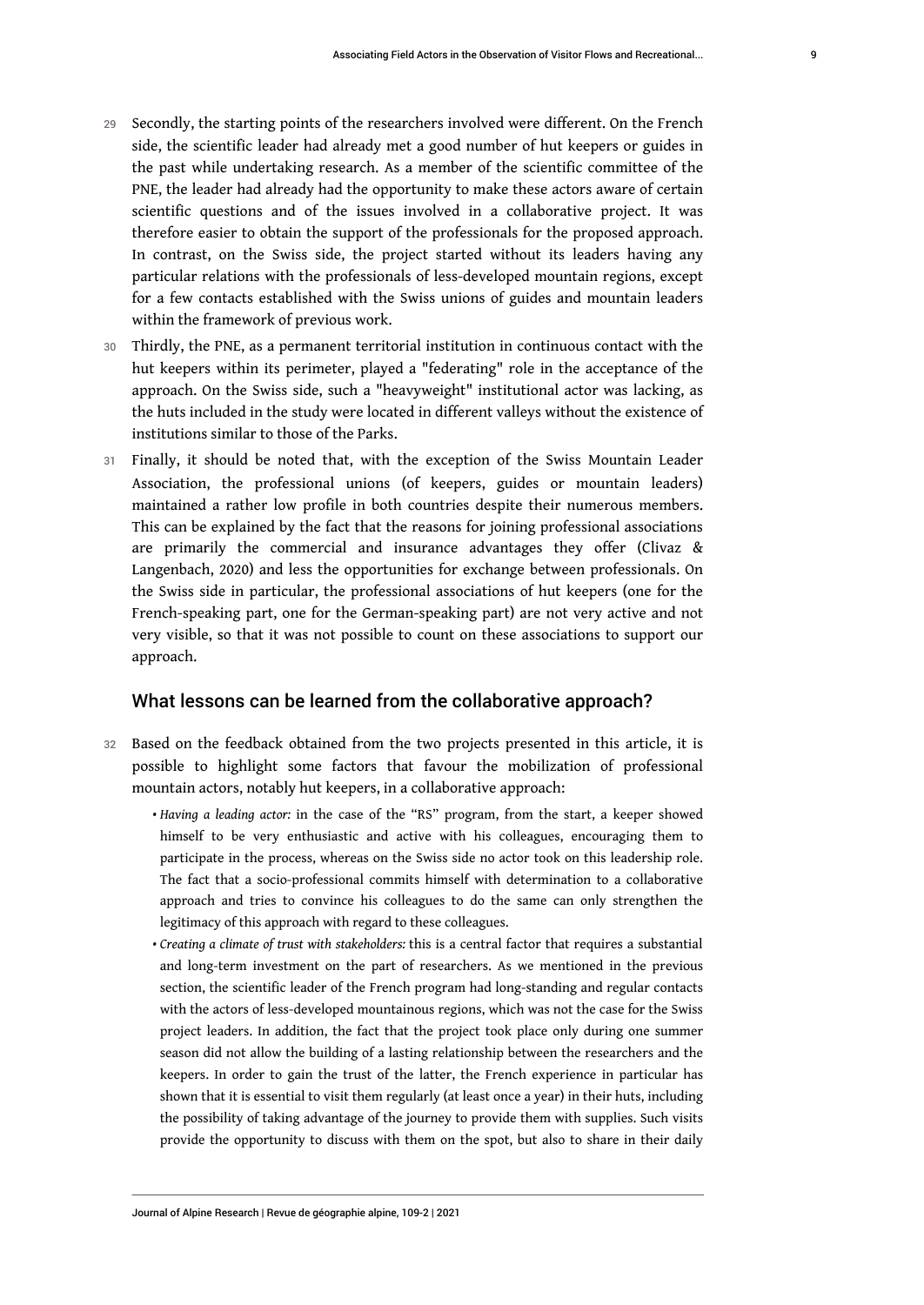lives; for example, by helping them with the washing up. This reinforces their acceptance of the researcher and confirms their adhesion to the project thus ensuring their approval of the methodological approach and the scientific objectives pursued, with the possibility also of adapting them if necessary. Remote contacts by telephone or email are clearly not enough and they can even be interpreted by the keepers as a sign of the researcher in his "ivory tower" seeking to distance himself from them.

- *Providing the means to bring a collaborative approach to life*: it is essential to have human and financial resources dedicated specifically to the activities of facilitation, information transformation, and the management of relations with field actors. To ensure the participation of the latter over time and to promote the proper functioning and cohesion of the group of actors, it is necessary to set up mechanisms (workshops, meetings, meals, newsletters, etc.) that require time, organizational know-how and a specific budget. In this sense, the "RS" program relies on a person in charge of animating the network who can also represent the "face" of the researchers for the actors of less-developed mountainous regions.
- *Taking into account the expectations and suggestions of the field actors*: during individual discussions as well as group sessions with the stakeholders, it is important that the researchers really listen to them. This means not only integrating their observations and their feelings about the problems brought up by the researchers, but also being constantly open to their proposals in terms of new questions or modifications to data collection protocols. On the French side, the actors have thus participated on many occasions in the analysis and interpretation of the results, often before the annual reviews carried out collectively. This can certainly complicate the task of the researchers, who are the guarantors of the initial project, but at the same time it allows the field actors to consolidate their commitment to the collaborative approach because they can see that the scientists understand their concerns, even when these do not correspond to their initial questions.

# Conclusion

- 33 Taking these lessons into account should help us to answer a question whose complexity should be recalled. Firstly, there is the need to observe visitor flows in lessdeveloped mountainous regions and their evolution over time, and, secondly, to analyze the factors that can explain this evolution, in particular climate change. This implies the deployment of a research protocol involving socio-professionals, in particular hut keepers, over a long period of time (several years). The goal is to maintain the motivation of the keepers to ensure rigorous data collection despite the diversity of their situation (types of huts and clienteles).
- 34 In view of the feedback from the two projects we have presented in this article, it seems premature to confirm our initial postulate which, as a reminder, proposed that "the adhesion of these actors (keepers, guides, mountain leaders, professional unions, alpine clubs) to a collaborative research program can be a solution to overcome the difficulties of observing dispersed uses of mountainous regions". The experiments carried out so far certainly suggest a real potential for a better understanding of the use of these areas thanks to an observation system that closely associates the actors in the field, but this potential still needs to be confirmed by additional analyses. This is one of the reasons why a project entitled "Mountain huts as observatories of tourism transition. The repositioning of less-developed mountain areas and their related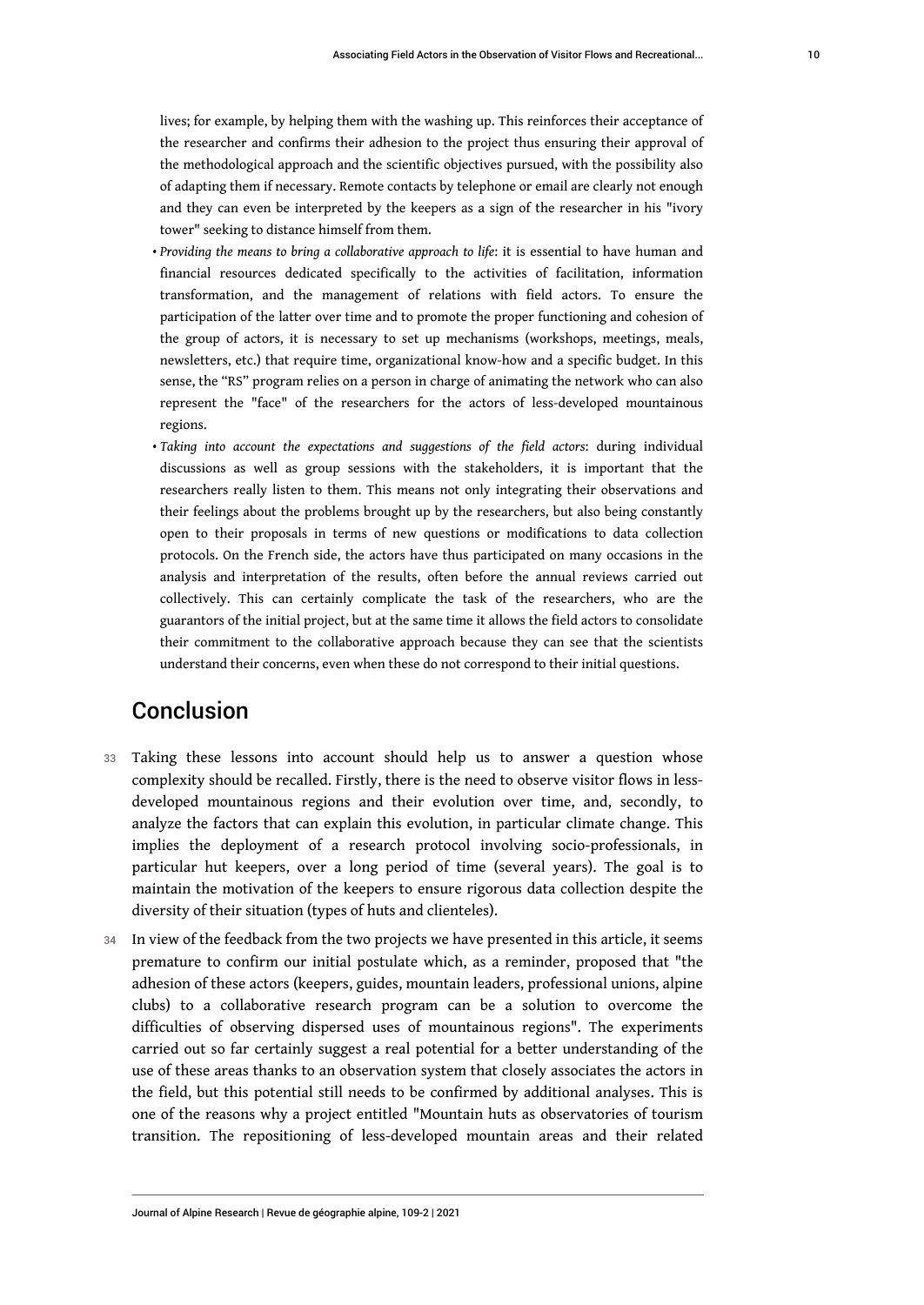professions in the French-Swiss Alps" has been developed under the direction of Philippe Bourdeau and Christophe Clivaz. This project, co-financed by the French National Research Agency (ANR) and the Swiss National Science Foundation (SNSF) for a period from spring 2021 to spring 2025, provides for a resolutely collaborative mechanism of co-construction of both the research questions and the associated methodology. This project is designed to explore the hypothesis according to which the use of less-developed mountainous areas can be understood due to collaboration with the keepers and the actors who gravitate around the huts. It will also evaluate if and how the fact of associating these actors favours their appropriation of the results. This might lead for example in modifications to their understanding of the issues of visitor flows and a consequent adaptation of their professional activities.

### BIBLIOGRAPHY

Abegg B., 2011.– « Herausforderung Klimawandel : Anpassungsstrategien der Seilbahnunternehmen », dans Zeitschrift für Tourismuswissenschaft, vol. 3, n° 2, p. 195-202. [https://](https://doi.org/10.1515/tw-2011-0208) [doi.org/10.1515/tw-2011-0208.](https://doi.org/10.1515/tw-2011-0208)

Beniston M., 2012.– *Changements climatiques et impacts : De l'échelle globale à l'échelle locale* (EPFL PRESS). En ligne : [https://www.epflpress.org/produit/435/9782880749705/](https://www.epflpress.org/produit/435/9782880749705/Changements%20climatiques%20et%20impacts%20?search_text=Changements%252520climatiques%252520et%252520impacts) [Changements %20climatiques %20et %20impacts %20 ?](https://www.epflpress.org/produit/435/9782880749705/Changements%20climatiques%20et%20impacts%20?search_text=Changements%252520climatiques%252520et%252520impacts) [search\\_text =Changements %252520climatiques %252520et %252520impacts.](https://www.epflpress.org/produit/435/9782880749705/Changements%20climatiques%20et%20impacts%20?search_text=Changements%252520climatiques%252520et%252520impacts)

Berthet C., 2014.– « Étude de faisabilité d'un dispositif "refuges sentinelles" dans le Parc National des Ecrins », Mémoire de Master en géographie, Université Grenoble Alpes, Grenoble.

Blangy S., 2017.– *Co-construire le tourisme autochtone par la recherche-action participative et les technologies de la communication. Une nouvelle approche de la gestion des ressources et des territoires*. Paris, L'Harmattan, 664 p.

Bonet R., Arnaud F., Bodin X., Bouche M., Boulangeat I., Bourdeau P., Bouvier M., Cavalli L., Choler P., Delestrade A., Dentant C., Dumas D., Fouinat L., Gardent M., Lavergne S., Naffrechoux E., Nellier Y., Perga M.-E., Sagot C., Senn O., Thuiller W., 2016*.–*, « Indicators of climate: Ecrins National Park participates in long-term monitoring to help determine the effects of climate change », dans *Eco. Mont.*, vol. 8, nº 1, p. 44-52.

Bonneuil C. & Joly P.B., 2013*.– Sciences, techniques et société*. La Découverte, Paris. 128 p.

Bourdeau, P., 2007.– *Les sports d'hiver en mutation : Crise ou révolution géoculturelle ?*, Hermès science publications.

Bourdeau, P., 2017.– « Coup de chaud sur l'alpinisme », dans *L'Alpe 78 : Climat : sale temps pour les glaciers*. En ligne : [https://www.lalpe.com/lalpe-78-climat-sale-temps-glaciers/.](https://www.lalpe.com/lalpe-78-climat-sale-temps-glaciers/)

Breton P., 2005.– « La "société de la connaissance" : généalogie d'une double réduction », dans *Éducation et sociétés*, vol. 15, p. 45-57. [https://doi.org/10.3917/es.015.0045.](https://doi.org/10.3917/es.015.0045)

Callon M. Lascoumes P. Barthe Y., 2001.– *Agir dans un monde incertain. Essai sur la démocratie technique*. Édition du Seuil : Paris. 358 p.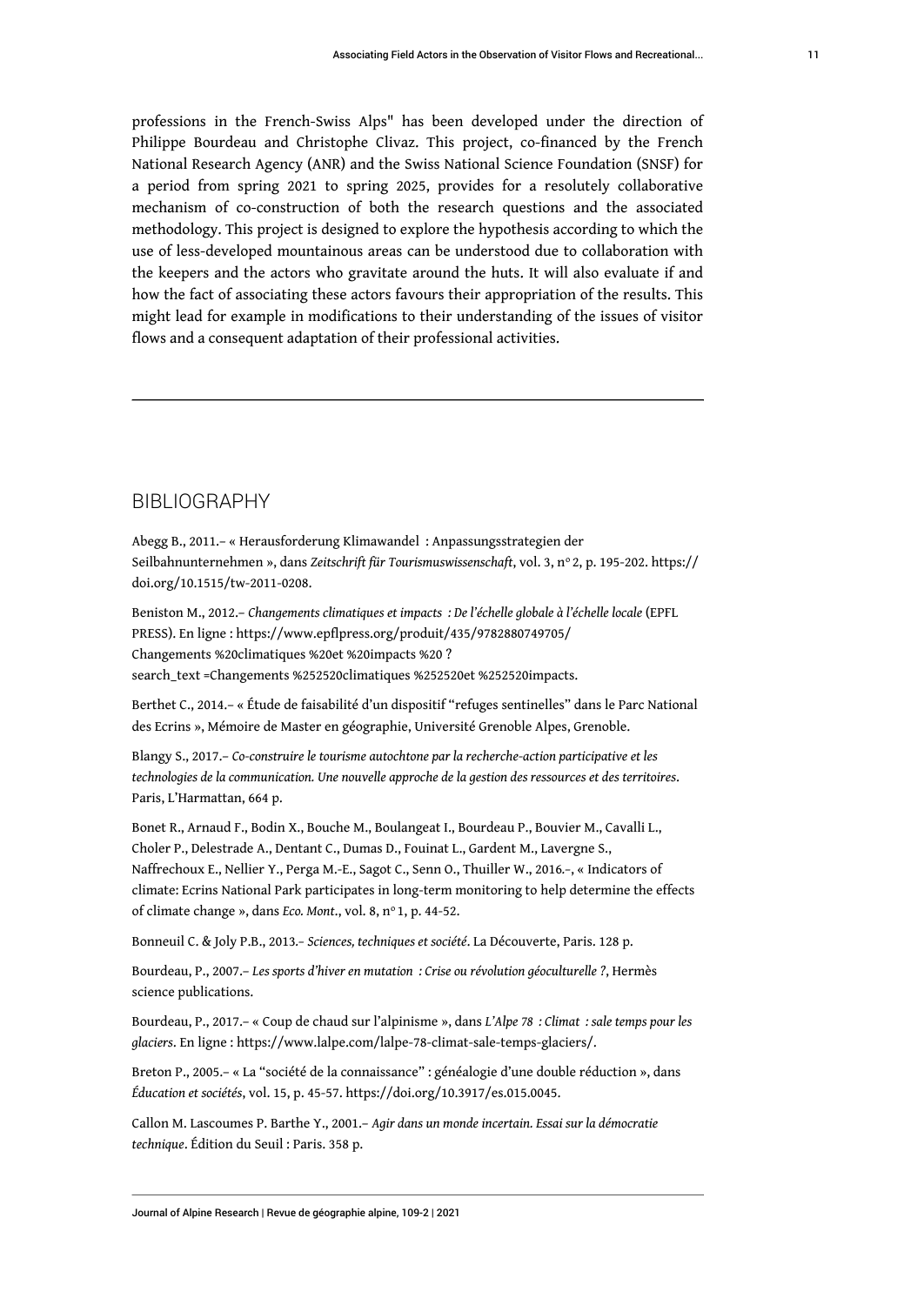Charvolin F., 2009.– « Comment penser les sciences naturalistes "à amateurs" à partir des passions cognitives », dans *Natures Sciences Sociétés*, vol. 17, p. 145-154.

Clivaz C., Gonseth C., Matasci C., 2015.– *Tourisme d'hiver : le défi climatique*. Presses polytechniques et universitaires romandes. 132 p.

Clivaz C., & Langenbach, M., 2020.– « Organisation and professional development of mountain guides and leaders in tourist regions: The Swiss case compared with the French experience », dans *Journal of Outdoor Recreation and Tourism*, vol. 29, p. 100257. [https://doi.org/10.1016/j.jort.](https://doi.org/10.1016/j.jort.2019.100257) [2019.100257](https://doi.org/10.1016/j.jort.2019.100257).

Corneloup J., 2016.– *Sociologie des pratiques récréatives en nature. Du structuralisme à l'interactionnisme*, Éditions du Fournel.

Corneloup J., 2017.– « Transition récréative et écologie corporelle », Colloque « Transition récréative et écologie corporelle », Université Grenoble Alpes, Mirabel.

Debarbieux B., 1988.– « Territoires de haute montagne : Recherches sur le processus de territorialisation et d'appropriation sociale de l'espace de haute montagne dans les Alpes du Nord » (Thèse, Grenoble 1). En ligne :<http://www.theses.fr/1988GRE19040>.

de Bellefon R., 1999.– *Histoire des guides de montagne Alpes & Pyrénées, 1760-1980*, Collection Pour Mémoire, Éditions Cairn, Pau, 551 p.

Défayes F., 2010.– « Pourquoi ne pas en rester à quelques planches de mélèze ? Les rénovations des cabanes de montagne entre matériel et idéel : Une approche par l'architecture », Mémoire de Master. Université de Neuchâtel. En ligne : [https://core.ac.uk/download/pdf/20652169.pdf.](https://core.ac.uk/download/pdf/20652169.pdf)

Doueihi M., 2011.– *Pour un humanisme numérique*, Le Seuil.

Falaix L., Corneloup J., 2017.– « Habitabilité et renouveau paradigmatique de l'action territoriale : l'exemple des laboratoires récréatifs », dans *L'Information géographique*, vol. 4, p. 78-102. [https://](https://doi.org/10.3917/lig.814.0078) [doi.org/10.3917/lig.814.0078.](https://doi.org/10.3917/lig.814.0078)

François H., 2007.– « De la station ressource pour le territoire au territoire ressource pour la station : Le cas des stations de moyenne montagne périurbaines de Grenoble », Thèse, Université Joseph Fourier (Grenoble)). En ligne :<http://www.theses.fr/2007GRE10056>.

Gamper M., 2008.– « La professionnalisation du métier de guide de montagne en Suisse (1880- 2008) », Mémoire de Master, Université de Genève.

Gibbons M., Limoges C., Nowotny H., Schwarztman S., Scott P., 1994.– *The New Production of Knowledge: The Dynamics of Science and Research in Contemporary Societie*, Sage, Londres. 192 p.

Gonseth, C., 2013.– « Impact of snow variability on the Swiss winter tourism sector: Implications in an era of climate change », dans *Climatic Change*, vol. 119, n° 2, p. 307-320. [https://doi.org/](https://doi.org/10.1007/s10584-013-0718-3) [10.1007/s10584-013-0718-3.](https://doi.org/10.1007/s10584-013-0718-3)

Haberfellner E., Pröbstl U., Wirth V., 2012.– « Ski touring on ski slopes–Problem or opportunity? » dans Fredman P., Stenseke M., Liljendahl H., Mossing A., Laven D. (éd.), *The 6th International Conference on Monitoring and Management of Visitors in Recreational and Protected Areas. Outdoor Recreation in Change–Current Knowledge and Future Challenges. Proceedings*.

Hoibian O., Defrance J. (dir.,), 2002.– *Deux siècles d'alpinismes européens — Origines et mutations des activités de grimpe*, coordonné par Hoibian O, Paris, L'Harmattan, coll. « Sports en société ».

Hoibian O., 2003.– *Les alpinistes en France 1870-1950. Une histoire culturelle*, L'Harmattan, Paris, 342 p.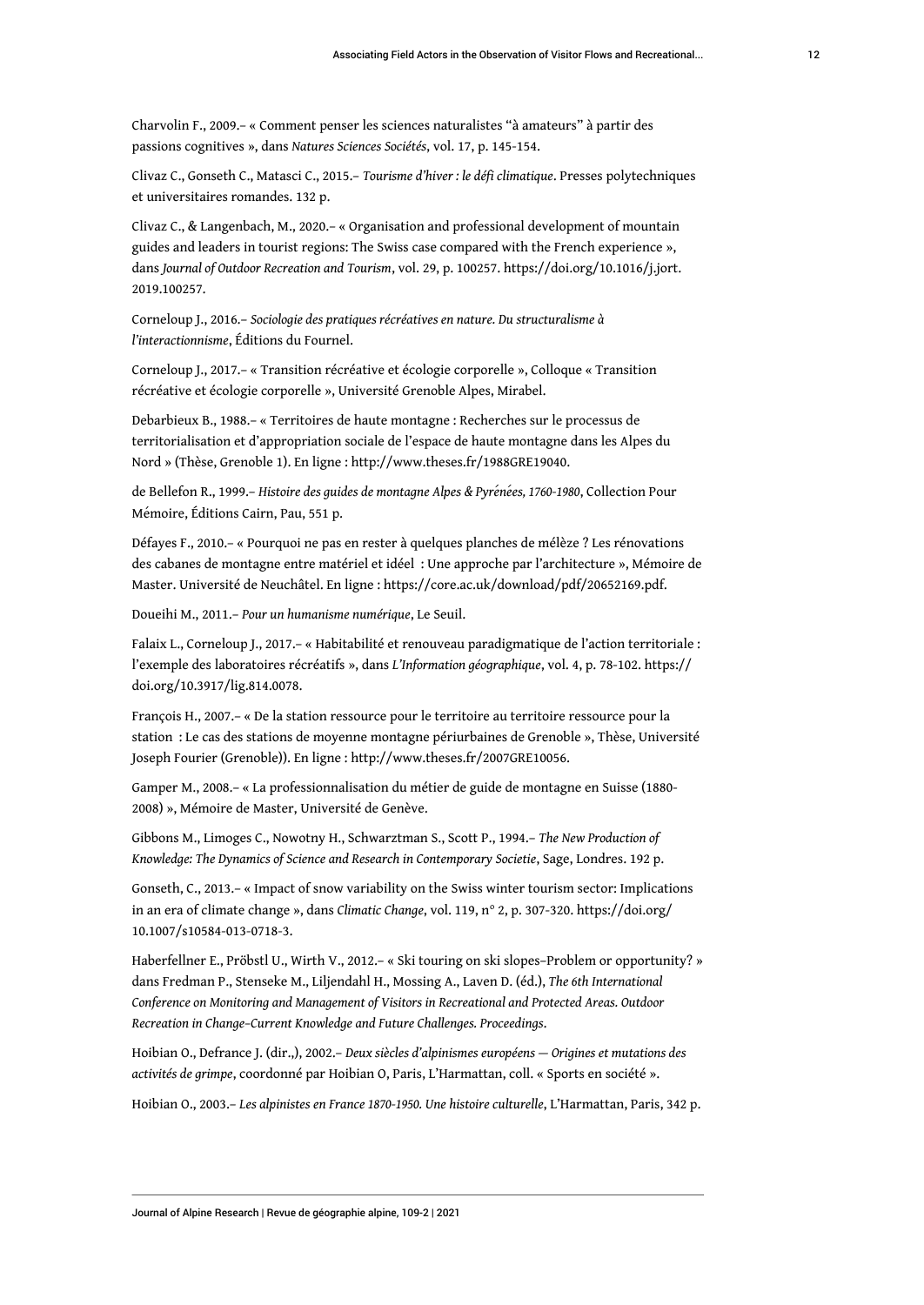Hoibian O. (dir.), 2008.– *L'invention de l'alpinisme, La montagne et l'affirmation de la bourgeoisie cultivée, 1786-1914*, Paris, Belin, coll. « Histoire et société », Préface de G. Vigarello.

Hungerbühler A., 2013.– *Könige der Alpen: Zur Kultur des Bergführerberufs*, Transcript Verlag, 416 p.

Irwin A., 1995.– *Citizen Science: A Study of People, Expertise and Sustainable Development*, Routledge, London, 212 p.

Kreziak D., 2018.– « Le ski de randonnée brouille les pistes », dans *Revue Urbanisme*, n° 411.

Lefèvre B., 2002.– « Par monts et par vaux : Contribution à l'analyse sociologique de l'alpinisme à travers la théorie de "l'espace des sports" : L'exemple des usagers de la haute montagne dans le massif du Mont-Blanc » , Thèse (Paris 11). En ligne : [http://www.theses.fr/2002PA112320.](http://www.theses.fr/2002PA112320)

Lefèvre B., 2004.– « Contribution à l'étude de la structuration sociale des pratiques de haute montagne : L'exemple des usagers dans le massif du Mont-Blanc », dans *Revue de Géographie Alpine*, vol. 92, n<sup>o</sup> 4, p. 67‑75. [https://doi.org/10.3406/rga.2004.2320.](https://doi.org/10.3406/rga.2004.2320)

Lipkin J., 2006*.– Révolution numérique : Une nouvelle photographie*, Éd. de la Martinière.

Mourey J., Marcuzzi M., Ravanel L., & Pallandre F., 2019.– « Effects of climate change on high Alpine mountain environments: Evolution of mountaineering routes in the Mont Blanc massif (Western Alps) over half a century », dans *Arctic, Antarctic, and Alpine Research*, vol. 51, n° 1, p. 176‑189. [https://doi.org/10.1080/15230430.2019.1612216.](https://doi.org/10.1080/15230430.2019.1612216)

Mourey J., Perrin-Malterre C., Ravanel L., 2020.– « Strategies used by French Alpine guides to adapt to the effects of climate change », dans *Journal of outdoor recreation and tourism*, vol. 29. 10.1016/j.jort.2020.100278. [https://www.sciencedirect.com/science/article/pii/](https://www.sciencedirect.com/science/article/pii/S2213078020300025?via%3Dihub) [S2213078020300025?via%3Dihub](https://www.sciencedirect.com/science/article/pii/S2213078020300025?via%3Dihub).

Obin O., Clivaz C., Langenbach M., Savioz A., 2020.– « Les refuges comme observatoire de la transition récréative en haute montagne », Université de Lausanne, Centre interdisciplinaire de recherche sur la montagne.

Pestre D., 2011.– « Des sciences, des techniques et de l'ordre démocratique et participatif », dans *Participations*, vol. 1, p. 210-238.<https://doi.org/10.3917/parti.001.0210>.

Ravanel L. & Magnin F. & Gallach X. & Delin, P., 2020.– « Évolution des parois rocheuses gelées de haute montagne sous forçage climatique », dans *La Météorologie*, vol. 34.

RefLab, 2017.– « Premiers Résultats, Programme Reflab - Refuges Sentinelles ». En ligne : [http://](http://refuges-sentinelles.org/wp-content/uploads/2020/12/Les-r%C3%A9sultats-de-la-phase-de-r%C3%A9colte-2017.pdf) [refuges-sentinelles.org/wp-content/uploads/2020/12/Les-r%C3%A9sultats-de-la-phase-de](http://refuges-sentinelles.org/wp-content/uploads/2020/12/Les-r%C3%A9sultats-de-la-phase-de-r%C3%A9colte-2017.pdf)[r%C3%A9colte-2017.pdf.](http://refuges-sentinelles.org/wp-content/uploads/2020/12/Les-r%C3%A9sultats-de-la-phase-de-r%C3%A9colte-2017.pdf)

Salim E., Mourey J., Ravanel L., Picco P., & Gauchon C., 2019.– « Les guides de haute montagne face aux effets du changement climatique. Quelles perceptions et stratégies d'adaptation au pied du Mont Blanc ? », dans *Journal of Alpine Research | Revue de géographie alpine*, vol. 107, n° 4. En ligne : [http://journals.openedition.org/rga/5842.](http://journals.openedition.org/rga/5842)

Salles D., 2014.– « À chacun ses sciences participatives. Les conditions d'un observatoire participatif de la biodiversité sur le Bassin d'Arcachon », dans *Journal for Communication Studies*, vol. 7, nº 1(13), p. 93-106.

Schwegler F., 2011.– « Schweizer Berghütten im Spannungsfeld von Ökonomie und Ökologie – Untersuchung der Abhängigkeiten "Hütte—Hüttenumfeld—Nutzergruppen" mit dem Schwerpunkt auf den Berner Alpen », Master en Géographie, Universität Bern.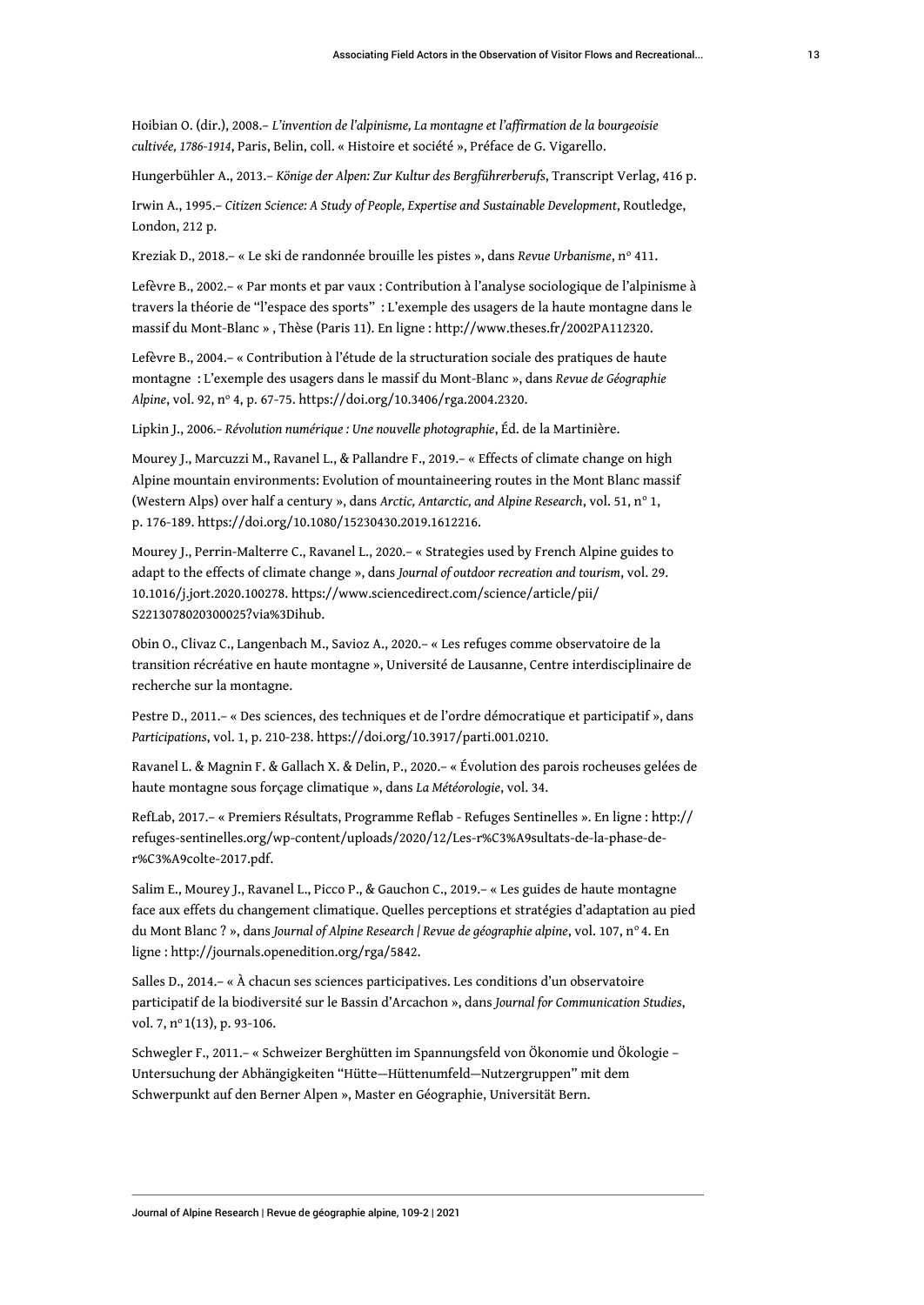Seigneur V., 2003.– « La sécurité en haute montagne : penser la sécurité, jugement de fait, jugement de valeur… et autres jugements : approche anthropologique et sociologique », Thèse de doctorat en sociologie et anthropologie, Université de Rouen.

Seigneur V., 2006.– « The problems of the defining the risk: The case of mountaineering », *Historical Social Research*, vol. 31, n<sup>o</sup>1, p. 245‑256. [https://doi.org/10.12759/hsr.31.2006.1.245-256.](https://doi.org/10.12759/hsr.31.2006.1.245-256)

Seigneur V., 2007.– *Socio-anthropologie dea la haute montagne*, Paris, L'Harmattan.

### NOTES

<span id="page-14-0"></span>**[1.](#page-2-0)** The term "less-developed mountain regions" refers to mountainous areas outside resorts which consequently have little or no tourist infrastructure with the exception of mountain huts. **[2.](#page-6-0)** CDP : Cross Disciplinary Program

<span id="page-14-2"></span><span id="page-14-1"></span>**[3.](#page-7-0)** See on this subject the internet site of the "Refuges Sentinelles" program : [http://refuges](http://refuges-sentinelles.org/)[sentinelles.org/](http://refuges-sentinelles.org/)

<span id="page-14-3"></span>**[4.](#page-7-1)** https://[www.jardinalpindulautaret.fr/](http://www.jardinalpindulautaret.fr/)

### ABSTRACTS

The Alps are particularly affected by the effects of climate change. The average temperature increase is twice as high as that observed at the global level (Beniston, 2012). Climate change is having a profound impact on tourism, sports and, more broadly, recreational activities in mountain regions. First of all, this concerns the rise in the rain-snow limit and the increasing scarcity of snow (Gonseth, 2013), leading ski lift companies to invest heavily in the production of artificial snow in order to sustain the activities of skiing and snowboarding (Abegg, 2011; Clivaz et al., 2015). However, climate change also has important repercussions for other sports and recreational pursuits in these regions, especially in summer (hiking, climbing, mountaineering, etc.).

Observing the effects of climate change on recreational activities in less-developed mountain regions proves complex. In this context, an exploratory participatory research-action project, presented in this paper, was carried out in 2019 with the objective of both taking stock of existing data on the use of less-developed mountain regions and studying the feasibility of an approach involving field actors in the observation of the evolution of this use. This contribution is an opportunity to look back at this project and to show the challenges and difficulties linked to this deliberately collaborative approach, in particular by putting it into perspective with the French observation program "Refuges Sentinelles" (RS) (Sentinel Hut Program) from which it was inspired. More generally, it is also a question of examining the knowledge issues, for both research and field actors (hut keepers, mountain guides and leaders), linked to a collaborative research approach. The results in terms of data collected or issues identified (changes in visitor flows, the role of hut keepers, types of clientele, etc.) are not part of the subject of this contribution, even if they are mentioned from time to time in order to illustrate the topic.

Our methodology is based on the final report of the participatory research-action project we conducted (Obin et al., 2020), on a student thesis on the feasibility of the Sentinel Hut program